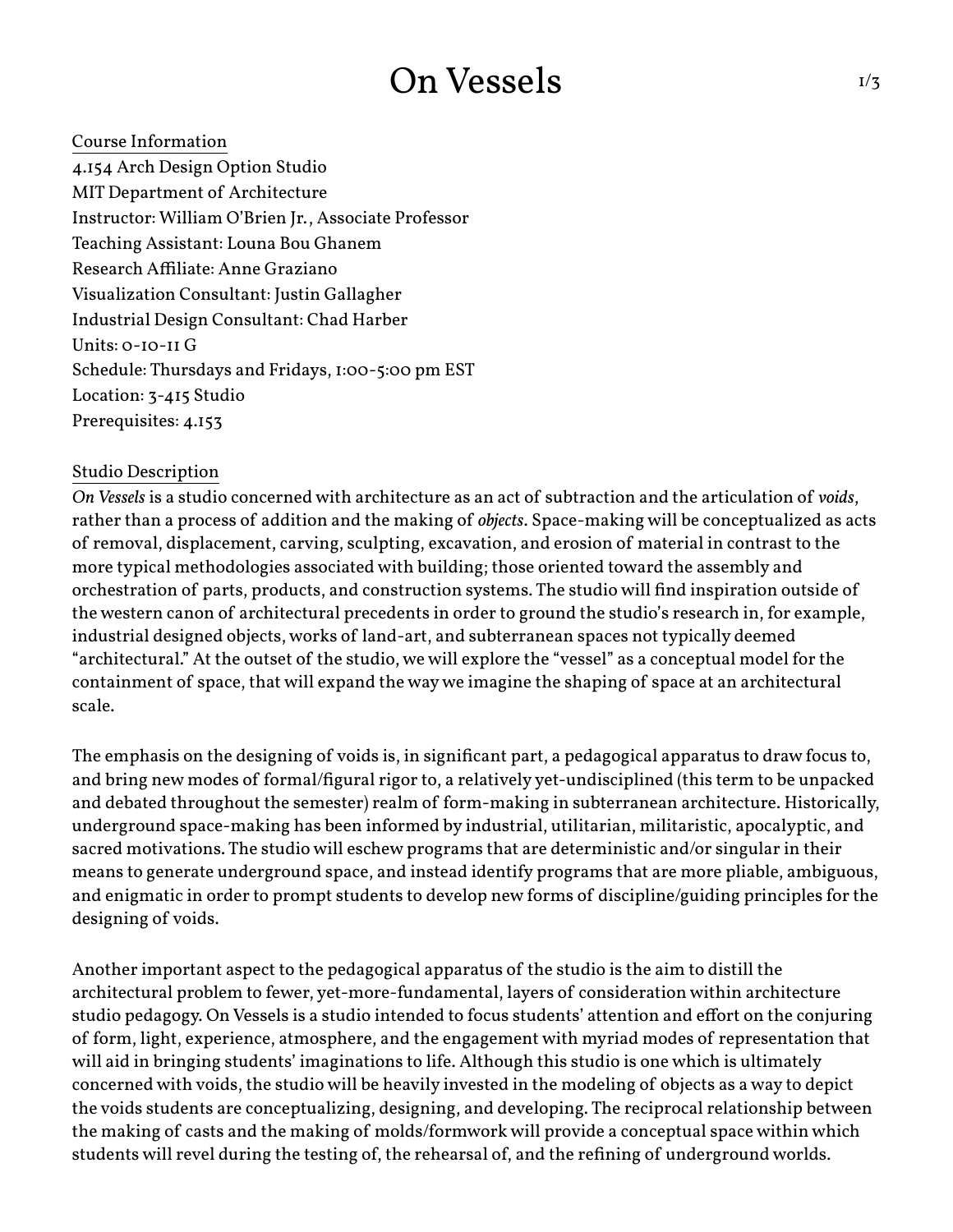# On Vessels

### Studio Culture

We will aim to foster a culture around (1) intellectual generosity, (2) design and production methodologies that revel in the iterative process, risk-taking, and prolificness, and (3) an abundance of enthusiasm for the investigation and making of architectural form. The studio will support experimentation in different modes of design authorship. Students will be encouraged to consider alternative formats for making, outside of the sole-individual-author model. Modes of representation of great ambition will be entertained in the studio, and in turn, pairs and/or the making of groups of three or four students is possible at various stages throughout the semester, if appropriate to project goals.

The intellectual environment of the studio will be, in significant part, influenced by importance placed on our collective investment in experimenting with modes of representation. We will be looking at modes of representation from a technical, "how-to" standpoint (with consultants joining the studio to run workshops), and, of course, a conceptual, "what-if" standpoint. The studio will meet physically most of the time. We will also look for opportunities to take advantage of new forms of "proximity" enabled by virtual-meeting to bring in critics and consultants who would otherwise be unable to engage with the studio.

#### Key Dates

Our Mid-Review will be held on March 10th and 11th, and our Final Review will be held on May 6th.

#### Completion Requirements

At the end of the course students should be able to translate an idea into an architectural proposition and understand the intentions and consequences behind design decisions. Students should also be able to engage with an increasing level of design-research through iterative studies and move fluidly between different modes and scales of design. Conventions of architectural representation and communication through drawing and modeling should be engaged with clarity and intentionality. Students will need to demonstrate application of design skills, understanding of architectural conventions, and ability to sustain an increasing level of research in the projects over the semester. Completion of each of the exercises, rigor in process and clarity in representation, as well as the overall progress of the semester will be fundamental factors in the final evaluation.

### Evaluation Criteria and Grading

The following criteria will be used for the evaluation of your work, both in terms of helping your progress and in final grading:

(1) Thesis: How clearly are you articulating your conceptual intentions?

(2) Translation of Thesis: How well are you using your thesis to develop an architectural response to given problems?

(3) Representation Appropriateness: How well matched is your choice of representational means to your intentions?